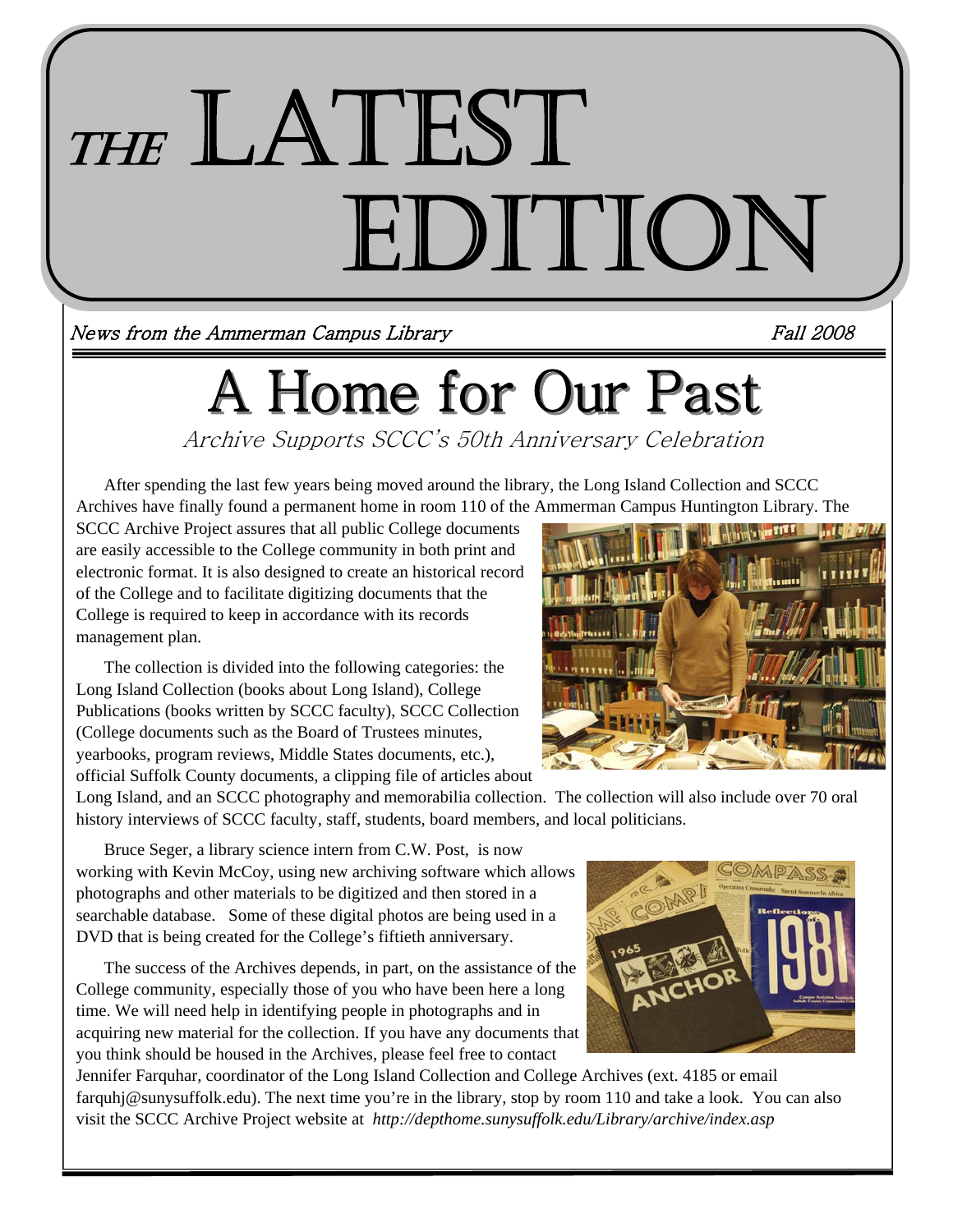### *This Just In:* **New To Our Collection**

#### **Books**

1421: the year China discovered America /G322 .M456 2008 Abolitionists remember : antislavery autobiographies & the unfinished work of emancipation/E449 .J455 2008 Alternative fuels : the future of hydrogen/TP359.H8 H67 2008 American Earth : environmental writing since Thoreau/ PS169.E25 A44 2008 Anatomy & Physiology made Incredibly Easy /QP 41. A53 2009 Big brain: The origins and future of human intelligence/ QP376 .L96 2008 Branding Iron: Branding Lessons from the Meltdown of the US Auto Industry/ HD 9710.U52 H84 2007 The bullies: understanding bullies and bullying /BF637 .B85 L56 2008 David Mamet: A life in the Theatre/ PS3563.A4345 Z82 2008 Defusing the High-conflict Divorce/ HQ 814.D37 2007 Demystifying Anorexia Nervosa/ RC 552. A5 L38 2008 Digital art/ N72.T4 P38 2008 Elizabeth Bishop: poems, prose, and letters/PS3503.I785 A6 2008 Encyclopedia of Social Work/ HV 12. 653 2008 Endurance Sports Nutrition/ TX 361. A8 E39 2007 Eternally Eve: images of Eve in the Hebrew Bible, Midrash, & modern Jewish poetry/ BS 580 E85; L47 2007 Everything is miscellaneous: the power of the new digital disorder/ HD30.2 .W4516 2007 Exercise Physiology for Health, Fitness, and Performance/QP 301 . P585 2008 Garbage and Recycling/ TD 791. G37 2007 The Guantánamo files: the stories of 774 detainees in America's illegal prison/ HV 9559 G83 W67 2007 Handbook of Chinese mythology/BL1825 .Y355 2007 Handbook of PTSD: Science and practice /RC552 .P67 H353 2007 How mathematics happened: the first 50,000 years / QA22 .R86 2007 The Japanese arts and self-cultivation/NX 584 C36 2008 Leadership in leisure services : making a difference / GV181.4 .J67 2007 Media Ethics: Cases and Moral Reasoning/P94.M36 2009 Overtreated: Why too much medicine is making us sicker and poorer /RA395.A3 B785 2007 The physics of NASCAR : how to make steel  $+$  gas  $+$  rubber = speed /TL236.28 .L47 2008 Provocateur: Images of Women and Minorities in Advertising /HF5823 .C5977 2008 Shards of memory : narratives of Holocaust survival/D804.195 .S48 2007 Slave songs and the birth of African American poetry /PS310.N4 R36 2008 Thrillcraft : the environmental consequences of motorized recreation / QH545.A43 T47 2007 Vitamins and minerals demystified QP771 .B53 2008 Web usability handbook TK5105.888 .P422 2007 World War II writings / D811.5 .L5317 2008 **Darwin's Nightmare** 

#### **Media**

| America and the Holocaust                          | DVD 579        |
|----------------------------------------------------|----------------|
| American Experience - Grand Central                | <b>DVD 607</b> |
| Art 21 in the Twenty First Century                 | <b>DVD 591</b> |
| Core Astronomy                                     | <b>DVD 630</b> |
| Eleanor Roosevelt                                  | <b>DVD 599</b> |
| Europa Europa                                      | <b>DVD 585</b> |
| Great American Authors Since 1650                  | DVD 562        |
| Growing Up Online                                  | <b>DVD 628</b> |
| Hamlet Special Edition                             | DVD 587        |
| History of Women's Achievements in America DVD 608 |                |
| In Debt We Trust                                   | <b>DVD 566</b> |
| Journey To Planet Earth Vol. 1-10                  | DVD 564        |
| Living Broke in Boom Times                         | <b>DVD 605</b> |
| Mental Health Nursing                              | <b>DVD 575</b> |
| Music and Early Learning                           | DVD 594        |
| Music and Movement in Early Learning               | DVD 593        |

Academy Award Nominee Winner, Venice Film Festival

Exposing the poverty and misery of the people living on the shores on Lake Victoria in Tanzania, this documentary shows how it is part of a larger ecological, political and sociological nightmare. (DVD 570)

| No End in Sight               | <b>DVD 586</b> |
|-------------------------------|----------------|
| Preschoolers                  | DVD 592        |
| Redacted                      | <b>DVD 571</b> |
| Rosa Parks Story              | <b>DVD 576</b> |
| Sobibor October 14, 1943      | <b>DVD 621</b> |
| Willa Cather: The Road Is All | <b>DVD 574</b> |



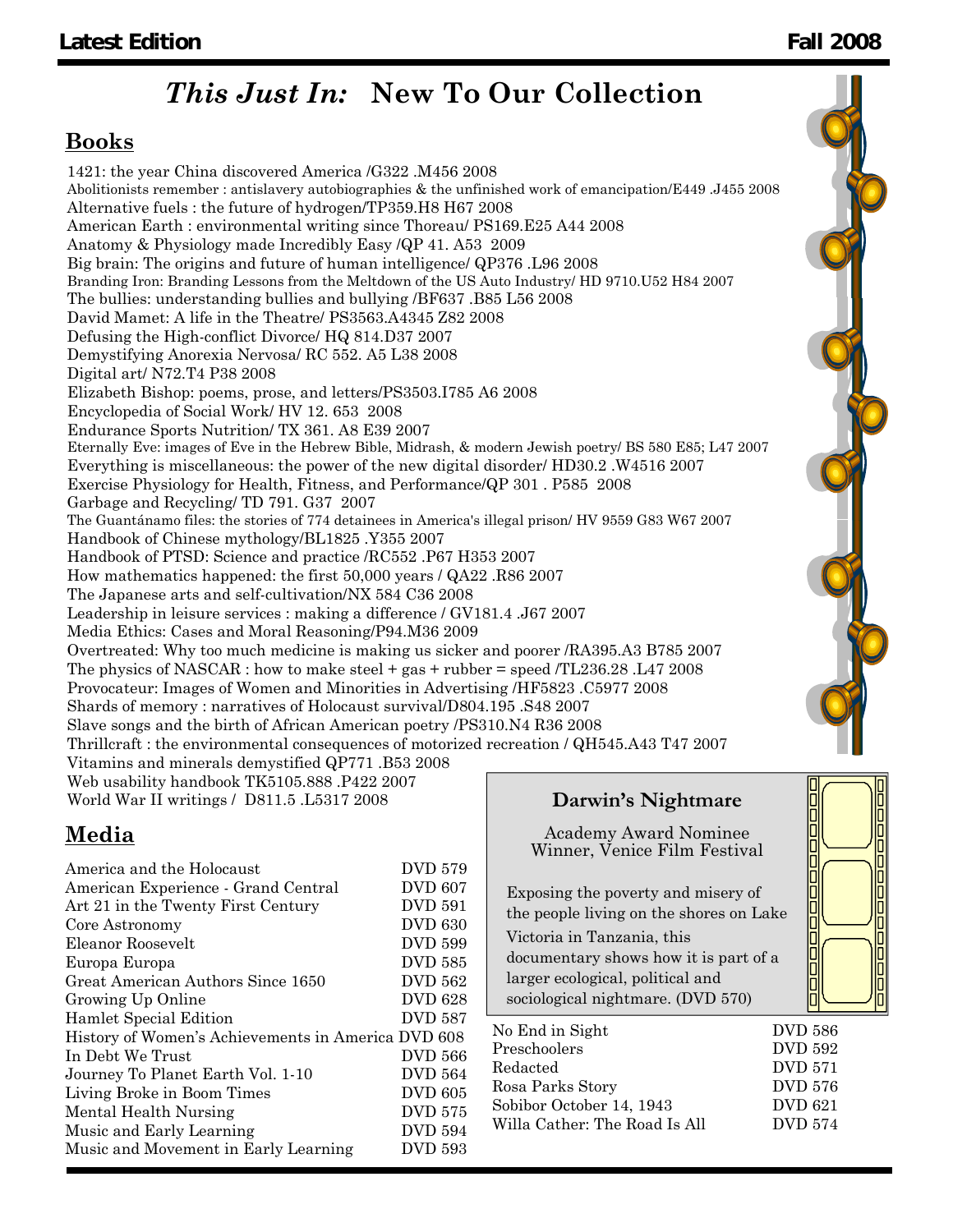#### From the Desk of Ilona Middleton, Head Librarian

#### The New-Services Library

As everyone knows, libraries have changed drastically since they began to embrace computer technology. It made libraries re-think their goals, objectives, and most of all, services to students. It became apparent that collaboration with other academic services might better serve the needs of our students.

The Ammerman Campus professional librarians and the English Department's Writing Center, under Professor Bill Burns, are looking to form just such a partnership; one that will, at prescribed times, provide writing assistance for our students in the library and reference assistance in the Writing Center. We're in the talking stages presently but, we're a daring bunch, so look for this collaboration in the near future.

## *In the News*

**Marya Shepherd** attended the **Computers in Libraries Conference** in Arlington, Virginia in the spring of 2008. She recently joined MEDLI: Medical and Scientific Libraries of Long Island and attended their workshop for librarians who provide information services to Nursing and Allied Health Professions.

**Lisa Melendez** was elected secretary to the Northeast Chapter of REFORMA (the National Association to Promote Library and Information Services to Latinos and the Spanish-Speaking). She was also elected Vice President, Board of Directors, El Teatro Experimental Yerbabruja, a locally-based theatre group that uses theatrical and performing arts to promote constructive social change in the community. Additionally, she'll be publishing four excerpts of the interviews from her sabbatical project in the forthcoming issue of *Hybrido: Revista de arte y literatura*. She received the REFORMA Northeast Chapter Mini-grant to assist in the publishing of this special issue which will feature the artwork, photographs, stories, and poetry of immigrants, day laborers, and ESL students within our community.

If you were listening to National Public Radio's *All Things Considered* in early October, you may have heard **Jenny Farquhar**, one of the NPR listeners nationwide who spoke about issues they wanted to hear addressed in the second presidential debate. In this segment, Jenny said she hoped to hear the candidates provide specific information on how they would improve benefits to war veterans.

# **Out With the Old...**

Roughly 7,000 outdated titles were deselected from the library's collection during the last academic year. Many of these titles were from the library's reference collection. In most cases, where old materials were deselected, newer editions were ordered. This not only ensures our collection will remain vibrant and useful, but it also offered us the opportunity to condense the collection, therefore adding more space to the main level. The clean-up of our reference collection was a collaborative effort involving the librarians, classroom faculty and library staff members. *— Deborah Provenzano*

# *...In With the New*

In an effort to reach more SCCC students, the library is happy to announce the development of two new collections: Popular Reading and ESL.

Developed to appeal to a broad cross-section of students, the Popular Reading collection offers books written by best selling authors John Grisham, James Patterson, and Nicholas Sparks, to name just a few, and also includes graphic novels such as *Sloth, Ode to Kirihito*, and *The Complete Persepolis*. Chuck Liddell's autobiography, *Iceman: My Fighting Life,* and Jeanette Walls' memoir, *The Glass Castle,* expose students to popular nonfiction, a genre that may be new to them. Students have taken an interest in the collection and have requested more science fiction and romance titles. If you would like to request materials for the Popular Reading collection, email Becky Turner at turnerr@sunysuffolk.edu.

The ESL collection is designed to introduce ESL students to classic American literature with translations matched to the student's skill level. Starting with level one, beginner, through level six, advanced, the ESL books

provide students with increasingly complex and demanding texts. Study guides designed to aid students with understanding information technology, business applications, and learning techniques are also available for loan. If you would like to request materials for the ESL collection, email Lisa Melendez at melendl@sunysuffolk.edu *— Rebecca Turner*

**Graphic novels such as Sloth, Ode to Kirihito, and The Complete Persepolis are part of the new collection.** 

http://depthome.sunysuffolk.edu/Library/index.asp